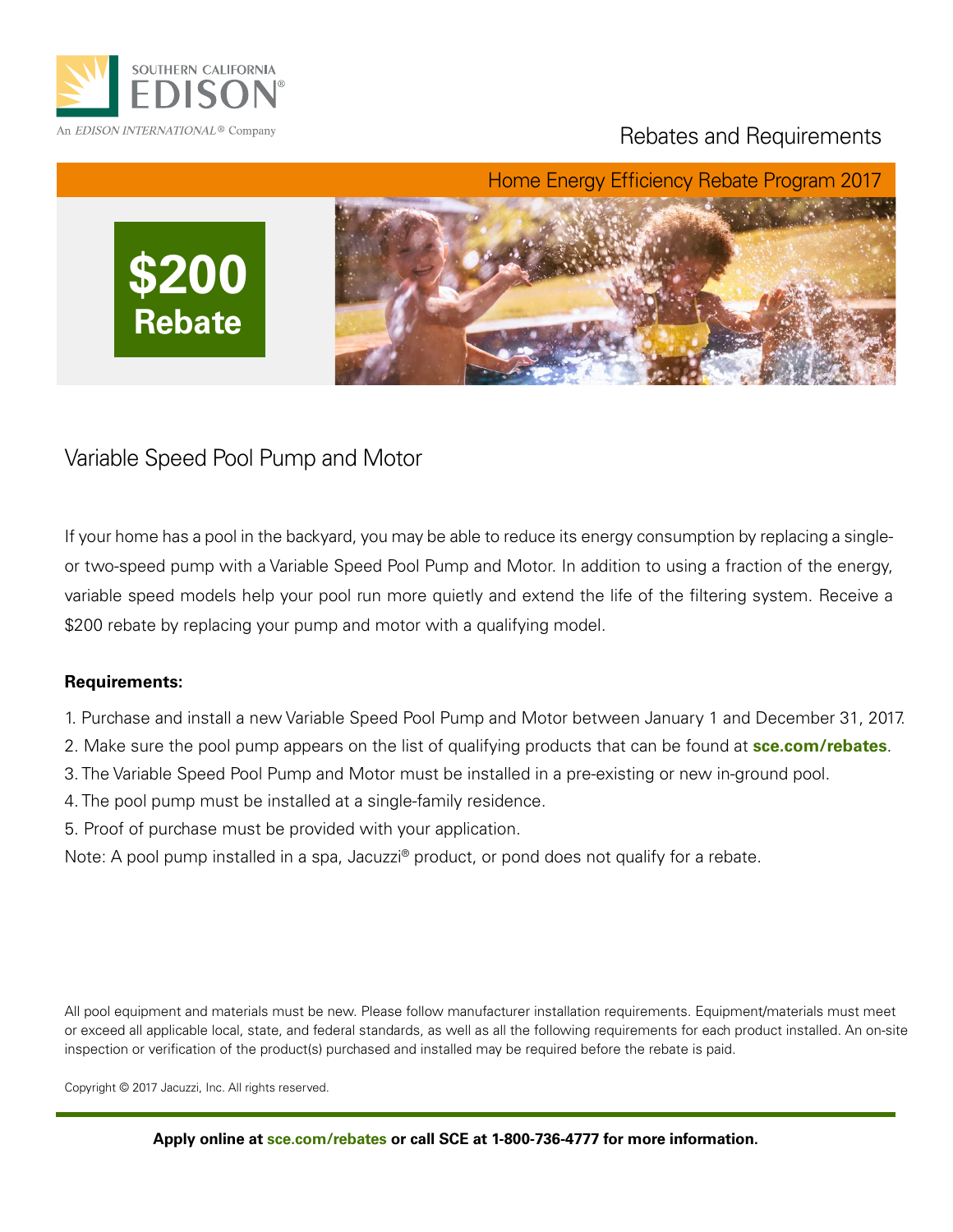

### Rebates and Requirements



Hybrid Electric Heat Pump Water Heater

A Hybrid Electric Heat Pump Water Heater in your home gives you added control over the energy used to heat your water. To help you maximize your energy efficiency, it can automatically switch operating modes to either heat water by using the heat pump or the electric element, depending on your demand. Receive a \$200 rebate when you purchase and install a qualifying Hybrid Electric Heat Pump Water Heater model with an Energy Factor of 2.0 or greater.

#### **Requirements:**

- 1. Purchase and install a new qualifying Hybrid Electric Heat Pump Water Heater between January 1 and December 31, 2017. *Tankless water heaters do not qualify. Replacing a gas water heater with a Hybrid Electric Heat Pump Water Heater does not qualify.*
- 2. Make sure the product appears on the list of qualifying products that can be found at **sce.com/rebates**.
- 3. Hybrid Electric Heat Pump Water Heaters must have an energy factor (EF) of 2.0 or greater. *Look for the EF rating on the specification sheet or on the packaging box; it does not always appear on the label.*
- 4. Rebate is limited to Hybrid Electric Heat Pump Water Heaters that are 40 gallons or greater.
- 5. The new qualifying product must replace an existing electric water heater.
- 6. Proof of purchase must be provided with your application.

All water heaters must be new. Please follow manufacturer installation requirements. Equipment/materials must meet or exceed all applicable local, state, and federal standards, as well as all the following requirements for each product installed. An on-site inspection or verification of the product(s) purchased and installed may be required before the rebate is paid.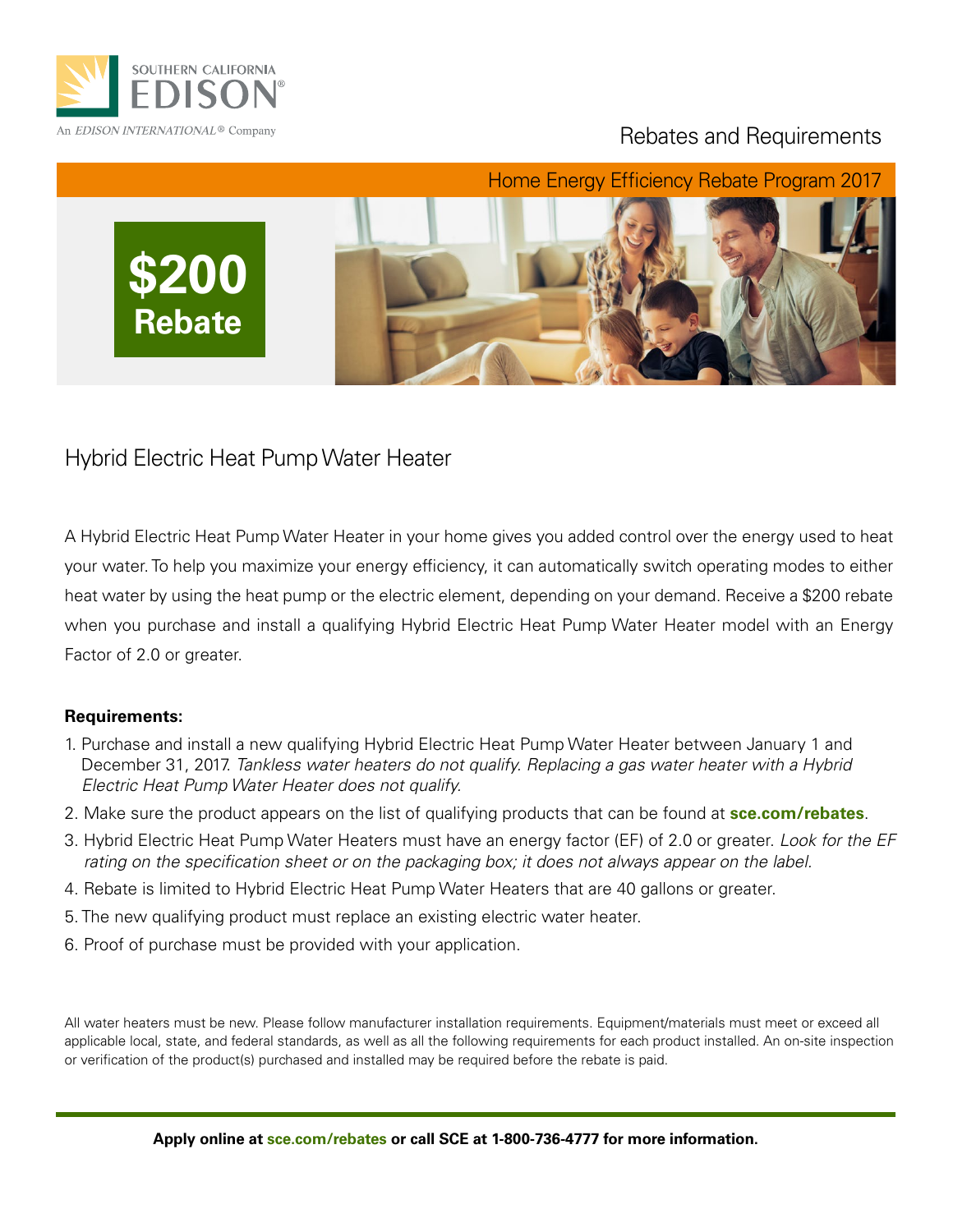

**Rebate**

### Rebates and Requirements

**\$300 \$400 or**

**Rebate**

Home Energy Efficiency Rebate Program 2017



Ducted Evaporative Cooling Systems

A Ducted Evaporative Cooling System is a highly efficient alternative to a traditional central air conditioner and works best in a warm-dry climate, just like ours here in Southern California. If you purchase and install a qualifying Ducted Evaporative Cooler, you can receive a \$300 rebate. Add some new dampers or louvers with your Ducted Evaporative Cooler installation and you can receive an additional \$100 rebate.

#### **Requirements:**

- 1. Purchase and install a new qualifying Ducted Evaporative Cooling System between January 1 and December 31, 2017.
- 2. Verify the product appears on the list of qualifying products that can be found at **sce.com/rebates**.
- 3. Ducted Evaporative Coolers must be permanently installed through the wall or on the roof.
- 4. Proof of purchase must be provided with your application.
- 5. Completion of the Evaporative Cooler Compliance Section in the application form is required.
- 6. In order to receive the additional \$100 rebate, new pressure relief dampers or louvers must be purchased and permanently installed through the wall or in the ceiling. *Proof of purchase is required.*
- 7. Ducted Evaporative Coolers mounted through a window do not qualify for this rebate.